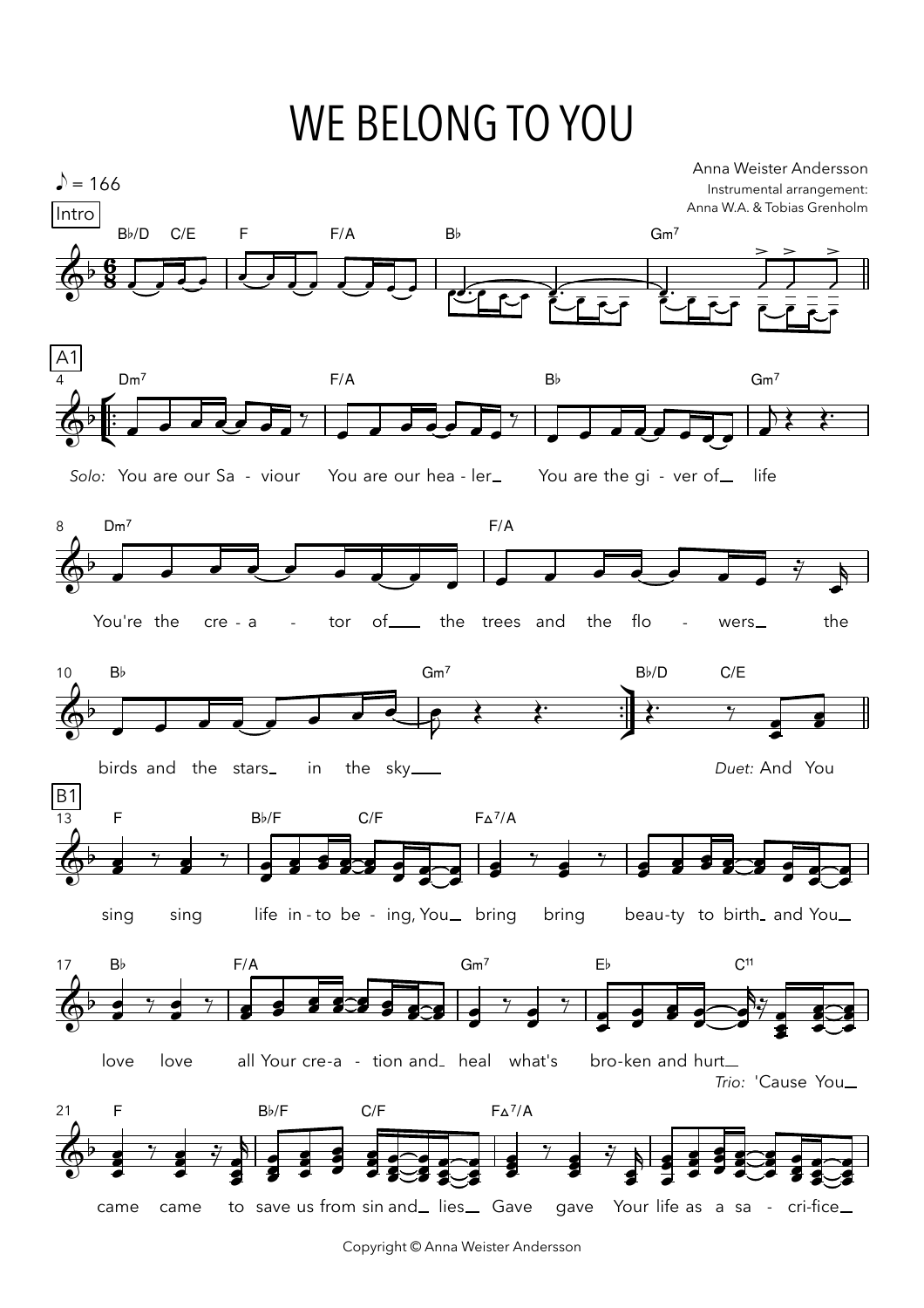

grace we are free to come and hum - bly walk by Your side and by Choir: We be-long



You came to our re - scue and light-ened the dark We be-long











 $\overline{2}$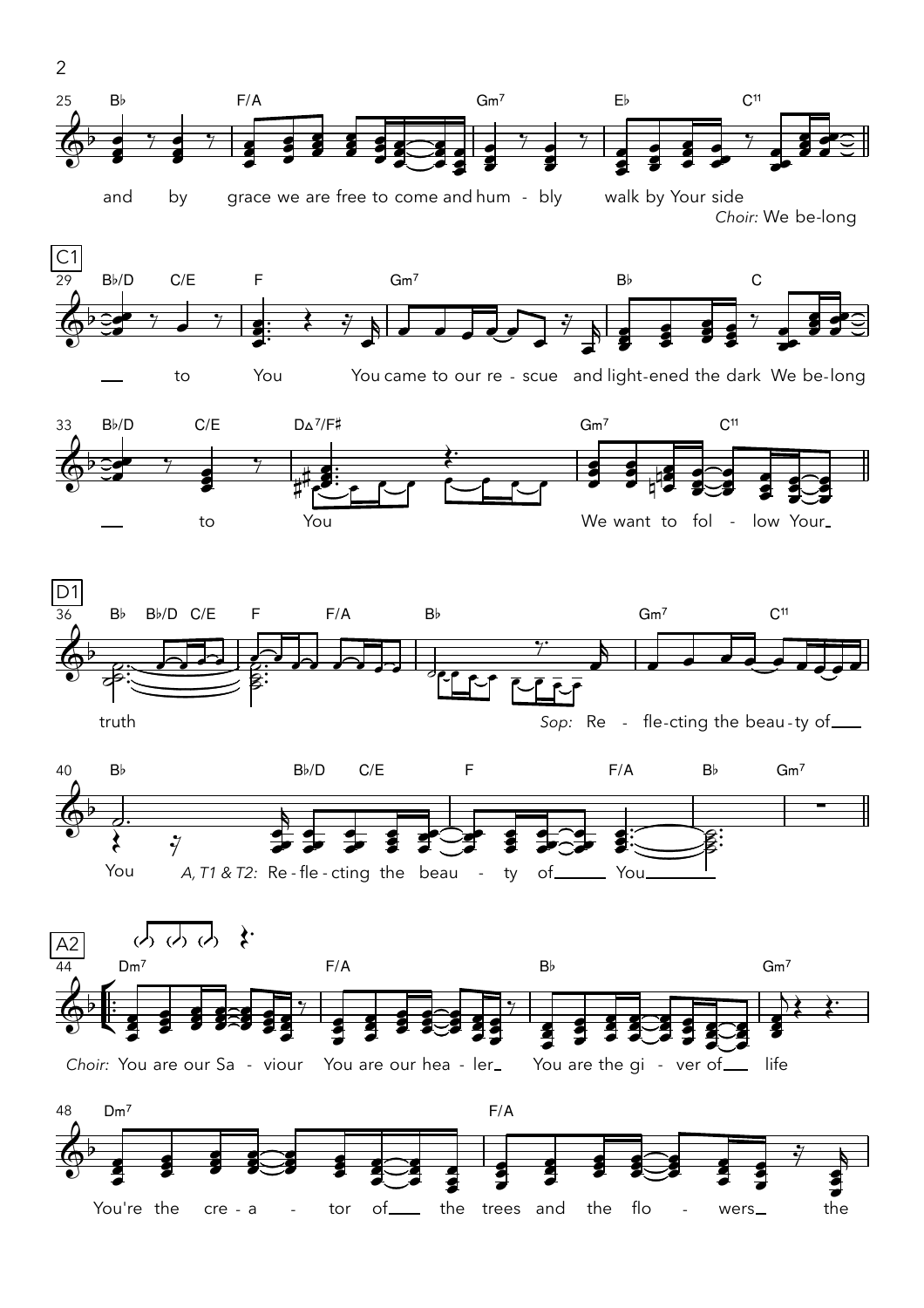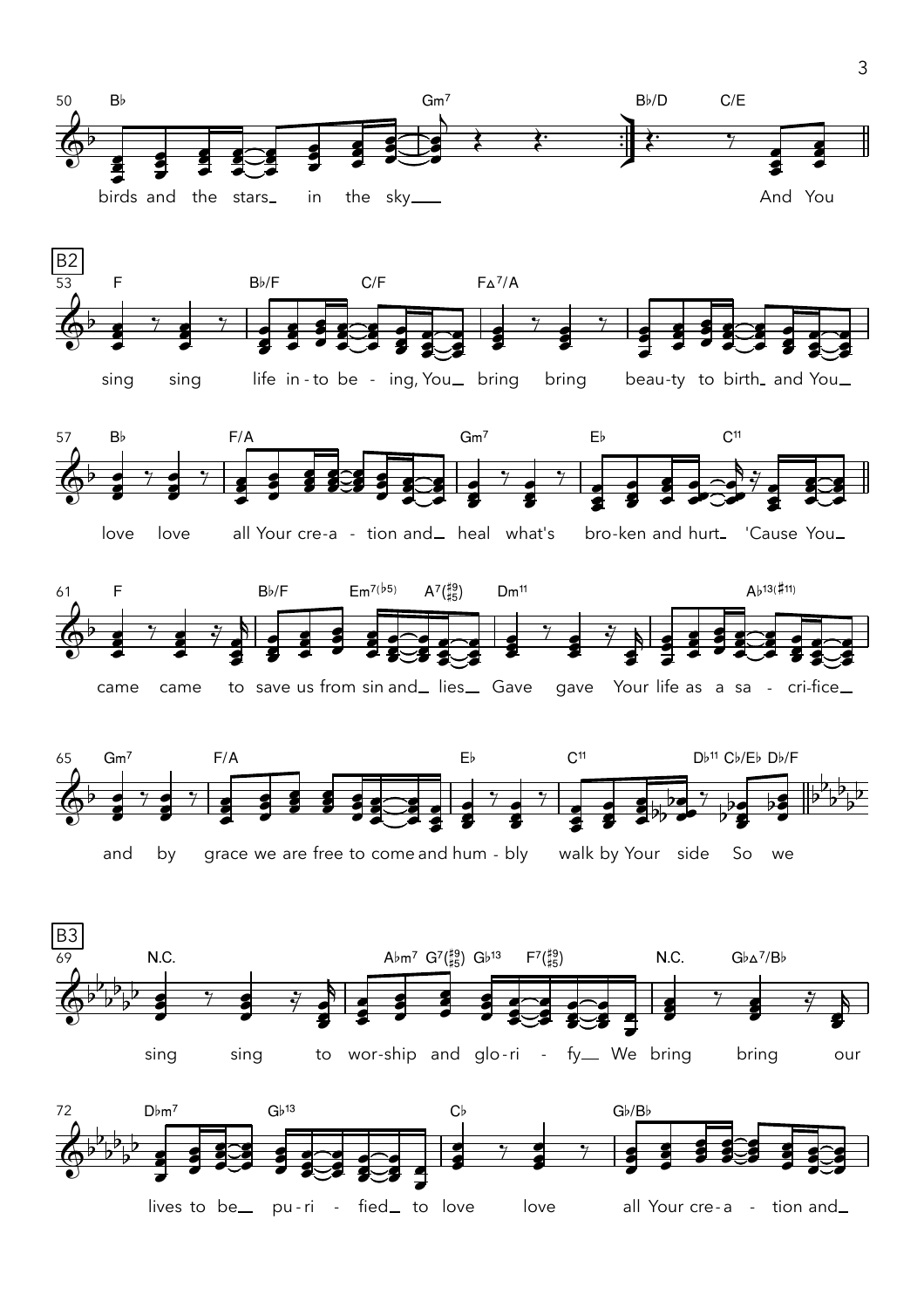![](_page_3_Figure_0.jpeg)